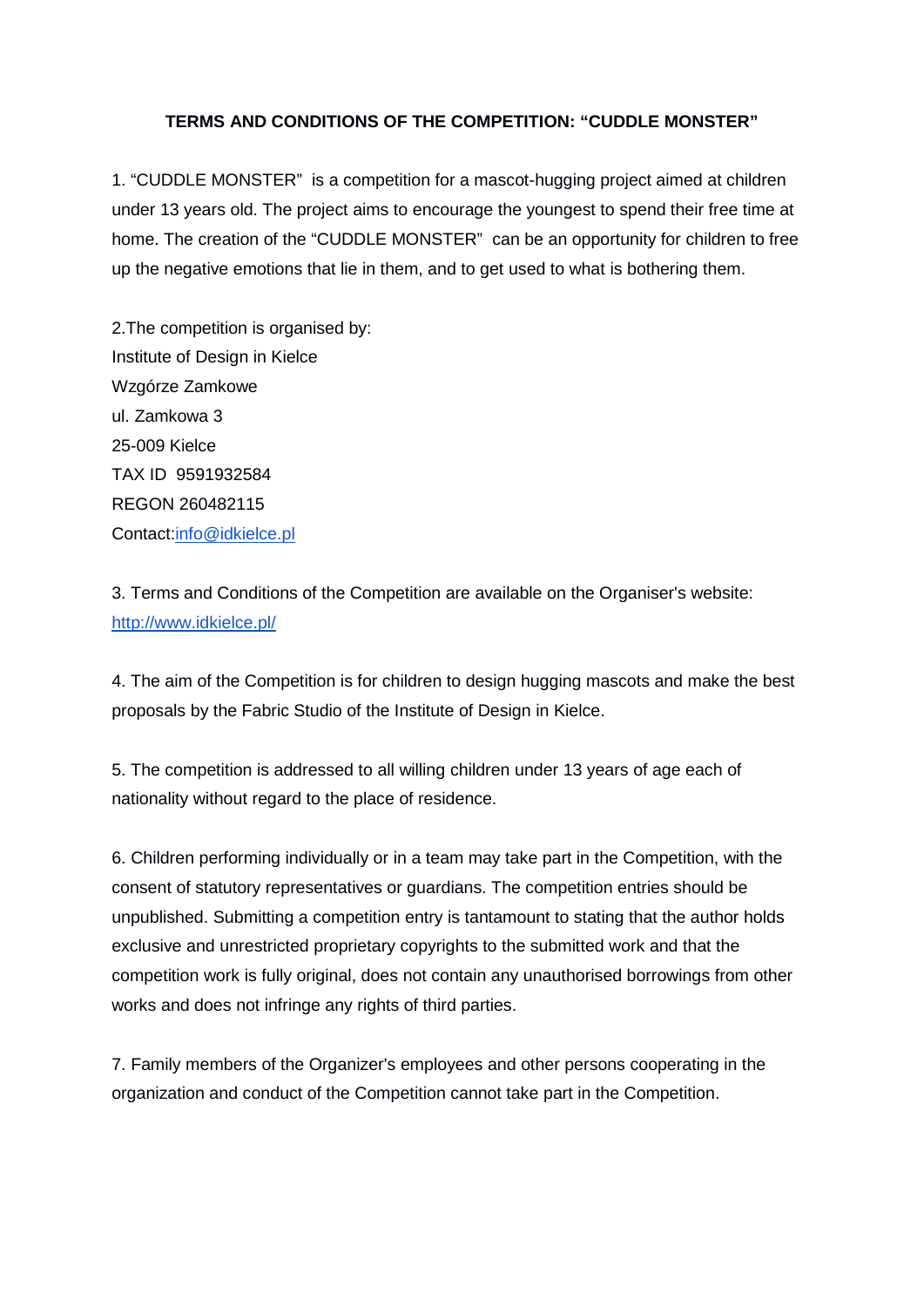8. Only one entry can be submitted to the Competition. It should be submitted as a scan or a photo in JPG format. Originally it can be made in any technique such as drawing, painting, collage etc.

The file should be named with the name and age of the participant, e.g. jan kowalski 8.jpg. NOTE: if it is a team application, please enter the whole team's data in the name: e.g. jan\_anna\_kowalski\_8\_10.jpg, jan\_kowalski\_8\_anna\_nowak\_10.jpg etc.

9. The competition entries should be sent from May 16th 2022 by 23:59 on May 29th 2022 to the following e-mail address: contest@idkielce.pl. In the title of the e-mail, please enter the following phrase: CUDDLE MONSTER.

NOTE: A scan of the entry form signed by the representatives statutory or guardianship of the child should be attached to the application containing consent to participate in the competition, acceptances regulations and permission to process personal data. The entry form constitutes: Annex 1 to these Regulations. Sending a scan of the entry form is a condition for a child to participate in the competition.

10. Works sent out after the deadline and not meeting the requirements will not be eligible for the contest.

11. Submitting a competition entry is tantamount to consenting to processing by the Organiser of the Participant's personal data (first and last name, address, telephone and email address) in accordance with the rules provided in Regulation (EU) 2016/679 of the European Parliament and of the Council of 27 April 2016 on the protection of natural persons with regard to the processing of personal data and on the free movement of such data, and repealing Directive 95/46/EC (General Data Protection Regulation) (Text with EEA relevance).

a) The Organiser of the Competition is the administrator of the collected personal data: Wzgórze Zamkowe, ulica Zamkowa 3, 25-009 Kielce b) Personal data is given voluntary, but is a condition for entering the Competition. c) Personal data will be processed exclusively for the purposes of organizing and conducting the Competition, promotion The Competition and to inform Participants about the Competition and its progress, as well as to preparation, exhibition and promotion of the post-competition exhibition. (d) Personal data will be stored for 10 years from the beginning of the year following that in which the Competition was realized. e) The Competition Participants have the right to access the content of their data